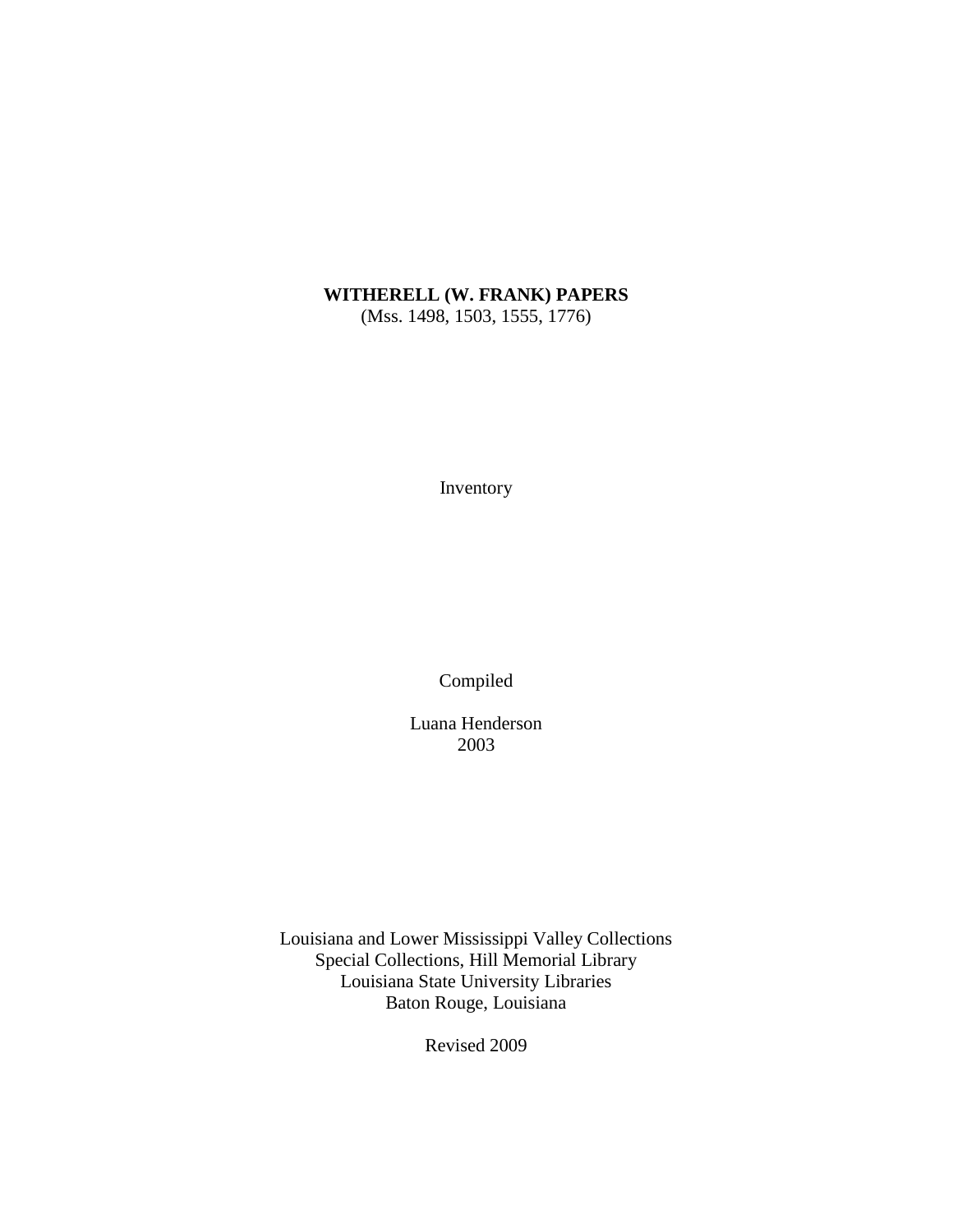### **CONTENTS OF INVENTORY**

**Use of manuscript materials**. If you wish to examine items in the manuscript group, please fill out a call slip specifying the materials you wish to see. Consult the Container List for location information needed on the call slip.

**Photocopying.** Should you wish to request photocopies, please consult a staff member **before** segregating items to be copied. The existing order and arrangement of unbound materials must be maintained.

**Publication.** Readers assume full responsibility for compliance with laws regarding copyright, literary property rights, and libel.

**Permission to examine archival and manuscript materials does not constitute permission to publish. Any publication of such materials beyond the limits of fair use requires specific prior written permission. Requests for permission to publish should be addressed in writing to the Head, LLMVC, Special Collections, LSU Libraries, Baton Rouge, LA, 70803-3300. When permission to publish is granted, two copies of the publication will be requested for the LLMVC.**

Proper acknowledgment of LLMVC materials must be made in any resulting writing or publications. The correct form of citation for this manuscript group is given on the summary page. Copies of scholarly publications based on research in the Louisiana and Lower Mississippi Valley Collections are welcomed.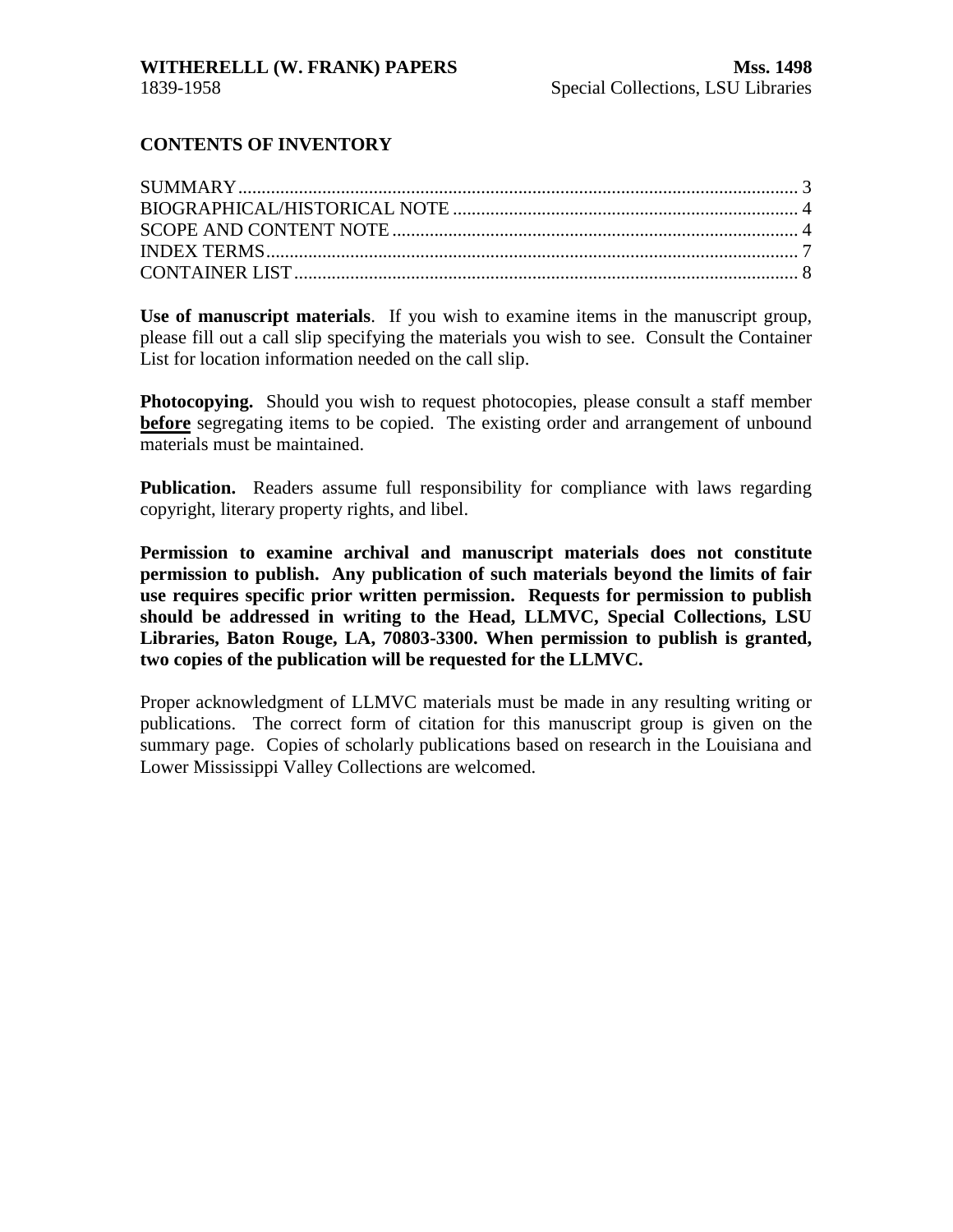# <span id="page-2-0"></span>**WITHERELLL (W. FRANK) PAPERS Mss. 1498**

## **SUMMARY**

| Size.                    | 6 linear ft., 1v.                                                                                                                                                                               |  |  |  |
|--------------------------|-------------------------------------------------------------------------------------------------------------------------------------------------------------------------------------------------|--|--|--|
| Geographic<br>locations. | Louisiana, West (U.S.), Chicago, New York, London                                                                                                                                               |  |  |  |
| <b>Inclusive dates.</b>  | 1839-1912, 1958                                                                                                                                                                                 |  |  |  |
| <b>Bulk dates.</b>       | 1860-1889                                                                                                                                                                                       |  |  |  |
| Languages.               | English, Spanish.                                                                                                                                                                               |  |  |  |
| Summary.                 | Correspondence, financial and legal papers relating to the wholesale<br>trade in hides and the mining of gold, silver and copper.                                                               |  |  |  |
| Arrangement.             | Chronological order.                                                                                                                                                                            |  |  |  |
| Access.                  | No restrictions.                                                                                                                                                                                |  |  |  |
| Copyright.               | Physical rights are retained by the LSU Libraries. Copyright of the<br>original materials is retained by descendants of the creators of the<br>materials in accordance with U.S. copyright law. |  |  |  |
| <b>Citation.</b>         | W. Frank Witherell Papers, Mss. 1498, 1503, 1555, 1776,<br>Louisiana and Lower Mississippi Valley Collections, LSU<br>Libraries, Baton Rouge, Louisiana.                                        |  |  |  |
| <b>Stack location.</b>   | W:129-135, OS:W, F:19                                                                                                                                                                           |  |  |  |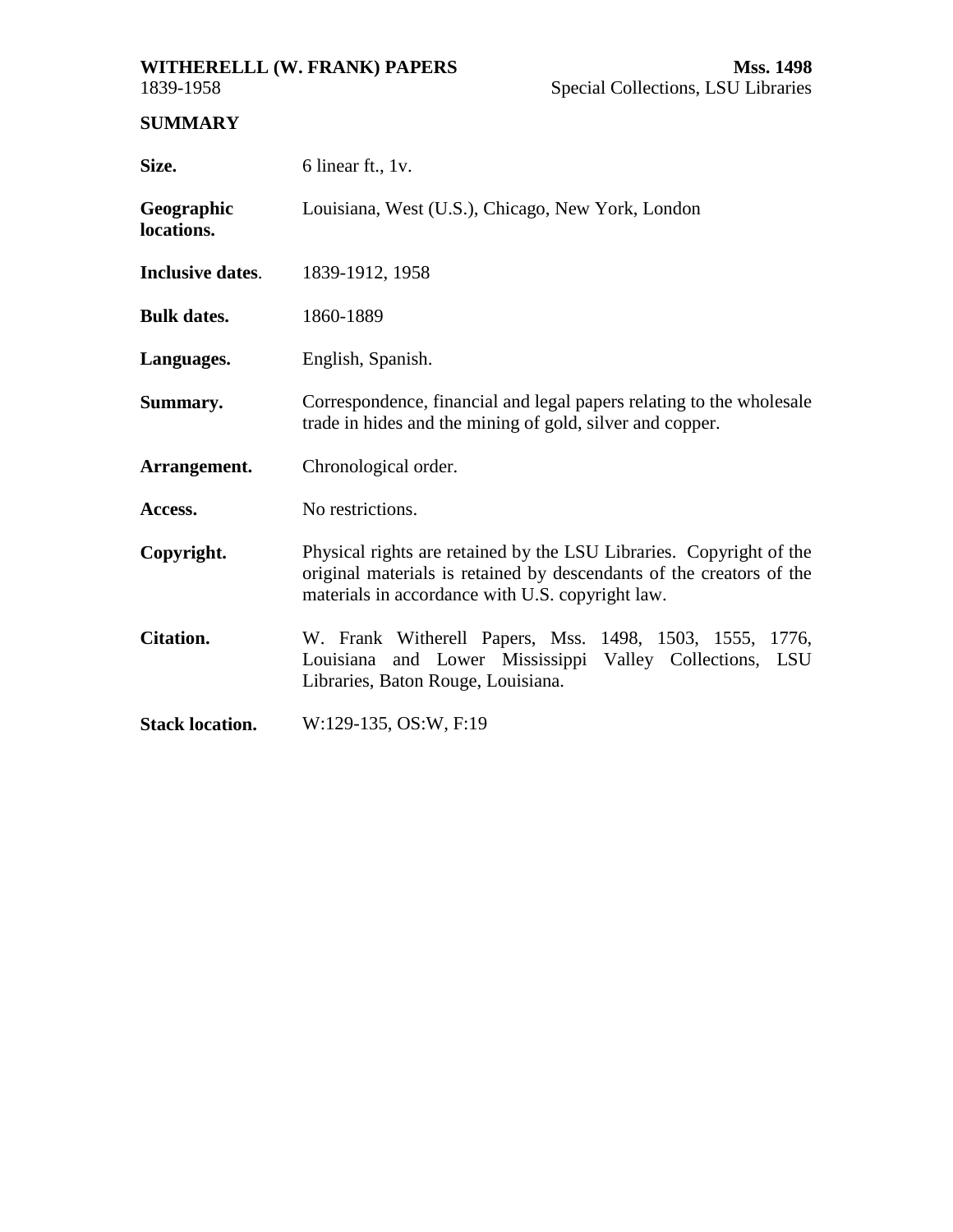#### <span id="page-3-0"></span>**BIOGRAPHICAL/HISTORICAL NOTE**

W. Frank Witherell, a businessman and entrepreneur, was a native of New York. He attended the Clinton Liberal Institute, Clinton, N. Y. (Jan.1860 to Jan.1861) and the United States Military Academy at West Point, N. Y., (July 1861- June 1865). After the Civil War he became a wholesaler of hides and leather in association with his uncle, W. H. H. Witherell, a New Orleans commission merchant and dealer. He was also involved in mining in Arizona, California and Colorado, and served as mining superintendent of the Arivaca Milling, Mining & Commercial Company.

#### **SCOPE AND CONTENT NOTE**

**Note:** Collection is arranged in chronological order.

Correspondence comprises the majority of this collection, relating primarily to W. Frank Witherell's business enterprises, particularly his mining ventures in the West and his involvement in the wholesale trade of hides and leather.

Early papers (1839-1848) consist of promissory notes to W. H. H. Witherell and Catherine W. Witherell (1839), a reference to the purchase of two slaves by W. H. H. Witherell (Natchez, Miss. 24th 1850), and comments on a lawsuit between Catherine M. Bisland and Josephus Hewitt regarding a property dispute in Natchez, Miss. (June 5, 1848).

Papers of 1860-1865 reflect W. Frank Witherell's observations and experiences while attending Clinton Liberal Institute and West Point. He offers insight into the attitudes of West Point cadets towards the Civil War and the assassination of Abraham Lincoln (May 4, 1865). Other papers of this time period include accounts, bank notes, receipts, and a court settlement proposed by W. H. H. Witherell in the suit of Garvin, Bell and Co. vs. William West (Dec. 22, 1864). W. H. H. Witherell writes to W. F. Witherell about the business prospects in post-war New Orleans (June 17, 1865), and mentions the presence of yellow fever in the city. Witherell's business papers after 1865 consist of correspondence, legal documents and financial records relating mostly to in the wholesale market of hides and wool and to his mining interests in the western territories. Letters also include references to a slow down in trade due to an epidemic (Jan. 3, 1868), the acquisition of Audubon Plantation and renovations on the house (May 1868), a legal ruling upholding the confiscation of the steamer "T. D. Hine" (March 12, 1869), and a request to rent land in the proximity of Magnolia Plantation, Plaquemine Parish, La., Nov. 15, 1869).

1870-1875 papers include correspondence and legal documents related to Witherell's mining ventures in Colorado, and reflect his deteriorating financial situation. They pertain to a property transfer in St. Louis, Mo., stock transactions, and difficulties in securing financial backing for the St. Lawrence Mining Co. Letters from J. P. Arey, a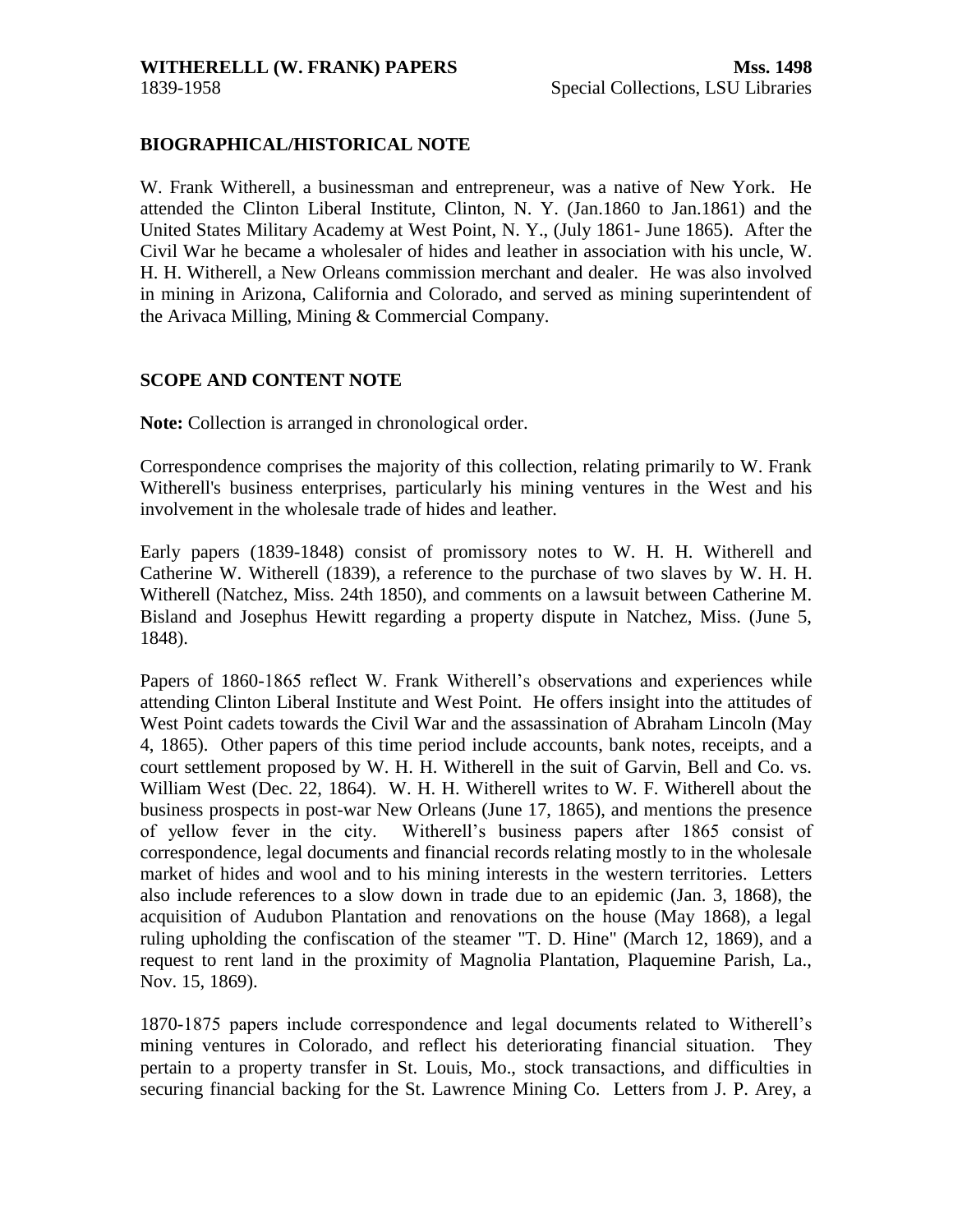## **WITHERELLL (W. FRANK) PAPERS Mss. 1498**

business associate, report on the cost of provisions, back pay owed to laborers, and winter weather obstructing travel to the mine. Also documented are legal actions taken against Witherell by his creditors, the State of Louisiana, and the confiscation of his property. Documents include petitions, court judgments, and notification of property seizures. Several letters also show attempts made by attorney, A. C. Story, to raise funds for Audubon Plantation, its disputed sale, and legal claims made against it. Story also advises Witherell on bankruptcy and the seizure of his property in New Orleans and Baton Rouge, La., for back taxes.

1876 material contains correspondence, accounts, shipping records, invoices, bills of lading, bank drafts, and receipts pertaining to the wholesale trade in hides, fur and wool. Correspondence discusses types of hides, transactions, orders, quality of the merchandise, and possible trade with England.

1877-1879 papers contain some papers on the hide, fur and wool trade, but deal more with Witherell's mining ventures. Papers relate to price of stocks, sale of shares, attracting potential investors, and requests for payment by his creditors. Additionally, some correspondents seems to question ethical conduct with an inquiry into Witherell's unnecessary use funds regarding the Pelican Mining Co. (May 1, 1879), and an accusation the he mislead investors about the profitability of the Gadson Purchase Mine (Aug. 8, 1879). Others suggest that J. P. Arey is an unscrupulous character (Aug. 23, Sept. 21, 1877) and question Mr. Cobbs' honesty in the use of company money (Nov. 5, 1878), both men were associates of W. F. Witherell. Financial papers include invoices and money drafts for the Arivaca Milling, Mining and Commercial Co., and statements of accounts [some in Spanish], accompanied by correspondence related to the Ruisena Mining Co. Legal documents contain an agreement for the sale of "Napoleon Lode" and "Silver Wing Lode" situated on the Snake River (undated); power of attorney of L. H. Thomas regarding I. J. L. Rathbone's financial investment in Arivaca Milling, Mining, and Commercial Co. (Jan. 1, 1879); and a Bill of Complaint filed by Peter L. Kimberly against his business partner, Charles D. Arms, accusing him of fraud in regard to several mines in Arizona, but in particular the Grand Central Mining Co. Kimberley also claims that stock was purchased in the names of W. F. Witherell and John. P. Airy [Arey] with misappropriated funds. Letters not related to Witherell's business enterprises, but worthy of note describe the Crystal Palace, Westminster Abbey, and St. Paul's Cathedral in London, England (Aug. 13, 1878) and the National Guard in St. Louis, Mo., with a references made to the "Socialists arming and becoming bolder" and a possible confrontation in the city (June 6., 1878). Also, entries in a plantation journal record weather conditions, daily work activities, and sugarcane production for Magnolia Plantation. (1877-1880).

1880-1886 papers continue with Witherell's mining ventures. Reports on mines include location, quality of ore, future productivity, proximity to railroads, and detailed description interior of mines; diagrams accompany some reports. Mining correspondence pertains to the price by refining ore, the preparation of gold and silver ore for processing, description and function of chemical processes, mining equipment and machinery. Financial and legal documents contain assay certificates, invoices from smelting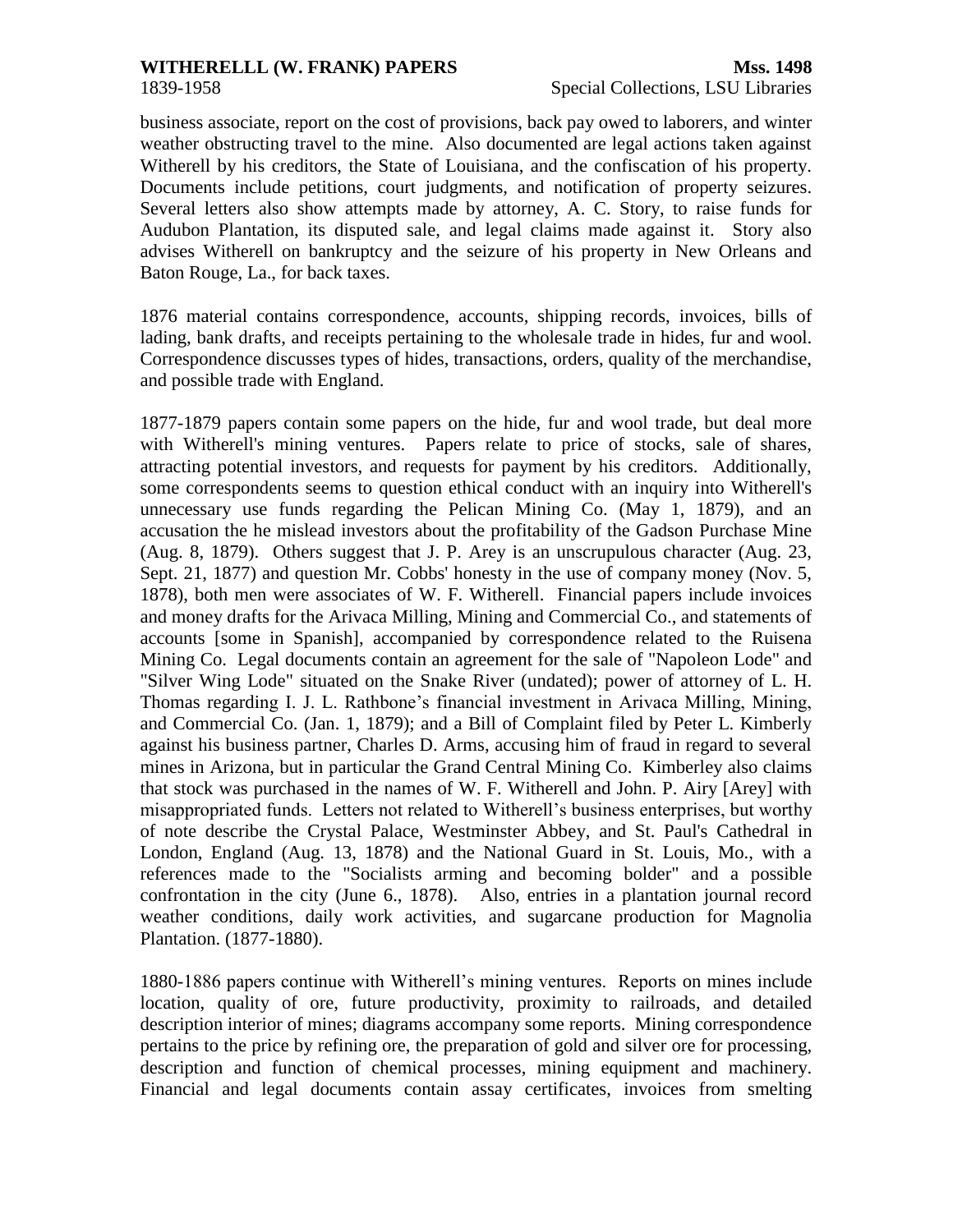### **WITHERELLL (W. FRANK) PAPERS** Mss. 1498

companies, contracts, deeds, and a draft of "Provision of Articles" for the organization of the St. Louis, Kirkwood, and Kansas City Railway Co. Papers also reflect Witherell's diverse business interests. In a letter to the Board of Directors of the Inter-State Telephone and Telegraph Co. Witherell proposes the organization for a subsidiary to establish a system of telephone exchanges west of the Mississippi River. Subsequent correspondence and documents include list of applicable patents (Oct. 8, 1883), unsigned contract assigning the use of patents to Inter-State Telephone and Telegraph Co., drafts of contracts pertaining to the Metropolitan Telephone Co. of Chicago, Ill. (Sept. 6, 1884), and attempts to raise capital for a telephone franchise (Oct. 26, 1884). Other correspondence reflects Witherell's interest in acquiring residential property, acreage, and open range in the West and Louisiana. Descriptions submitted to his inquiries on available property include the southernmost region of the Atchafalya Basin (Aug. 13, 1884). Among the correspondents is Charles Gayarre, who depicts the topography of Iberville Parish, near the Lafourche and Mississippi rivers and comments on the potential profitability of logging and sugar cane farming in the area (Jan. 11, 1885). He also mentions that Union soldiers obstructed the road through this area during the Civil War (Jan. 11, 1885) and he reports on the New Orleans World Exposition (Feb. 2, 1885).

1887-1912 material consists of personal papers concerning family matters, health, and social activities; records of the C & C Electric Co. containing proposals and correspondence regarding machinery specifications (1890); shipping records (1912); and printed material. Printed material is primarily miscellaneous advertisements and newspaper clippings. There are also two letters discussing the sale of used books (Aug. 19, 22, 1958).

Undated papers include both personal and business correspondence, reports on mines, diagrams related to mines, and miscellaneous financial records. The majority of printed and graphic material is undated and consists of miscellaneous advertising cards, handbills, flyers, informational booklets, business cards, and newspaper clippings.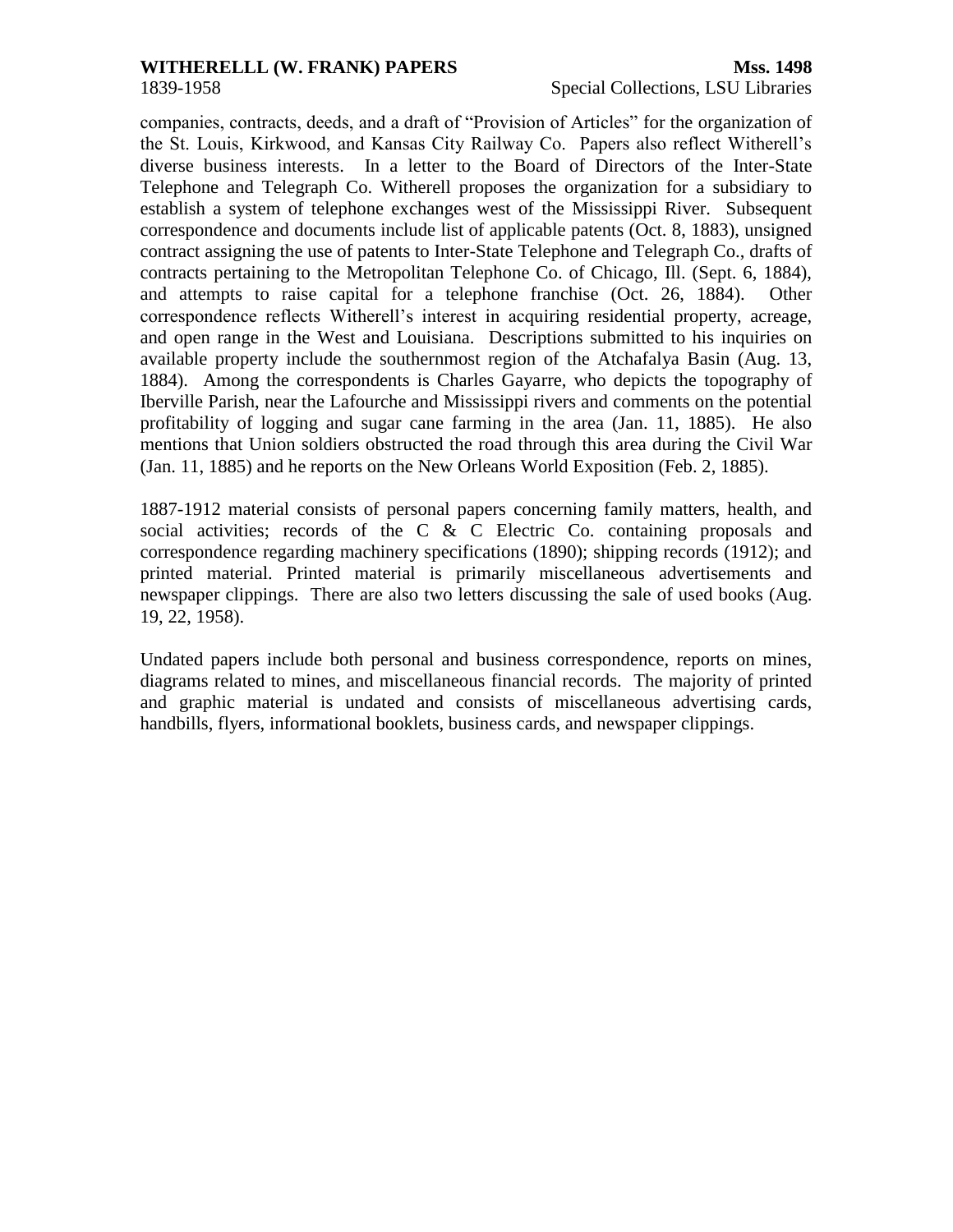<span id="page-6-0"></span>

#### **INDEX TERMS**

Advertising – United States Arivaca Milling, Mining and Commercial Co. Atchafalaya Basin -- Description and travel Audubon Plantation (La.) C & C Electric Co. Commerce – England Copper mines and mining Crystal Palace (London, England) Exhibition buildings – England Gadson Purchase Mine (Ariz.) Gayarre, Charles Gold mines and mining – Arizona Gold mines and mining – California Gold mines and mining – Colorado Gold ores – West (U.S.) Grand Central Mining Co. Hides and skins Iberville Parish (La.) – Description and travel Iberville Parish (La.) – History – Civil War, 1861-1865 Inter-State Telephone and Telegraph Co Historic buildings—England -- London. London (England) -- Napoleon Lode (Ariz.) New Orleans World Exposition (1885) Pelican Mining Co. Ruisena Mining Co. (Ariz.) Saint Louis (Mo) – History –  $19<sup>th</sup>$  century Silver mines and mining Silver ores -- West (U.S.) Silver Wing Lode (Ariz.) Socialists – United States – Missouri St. Lawrence Mining Co. St. Louis, Kirkwood, and Kansas City Railway Co. Sugar growing -- Louisiana Sugarcane United States – National Guard Westminster Abbey – History –  $19<sup>th</sup>$  century Wholesale trade -- Louisiana – New Orleans